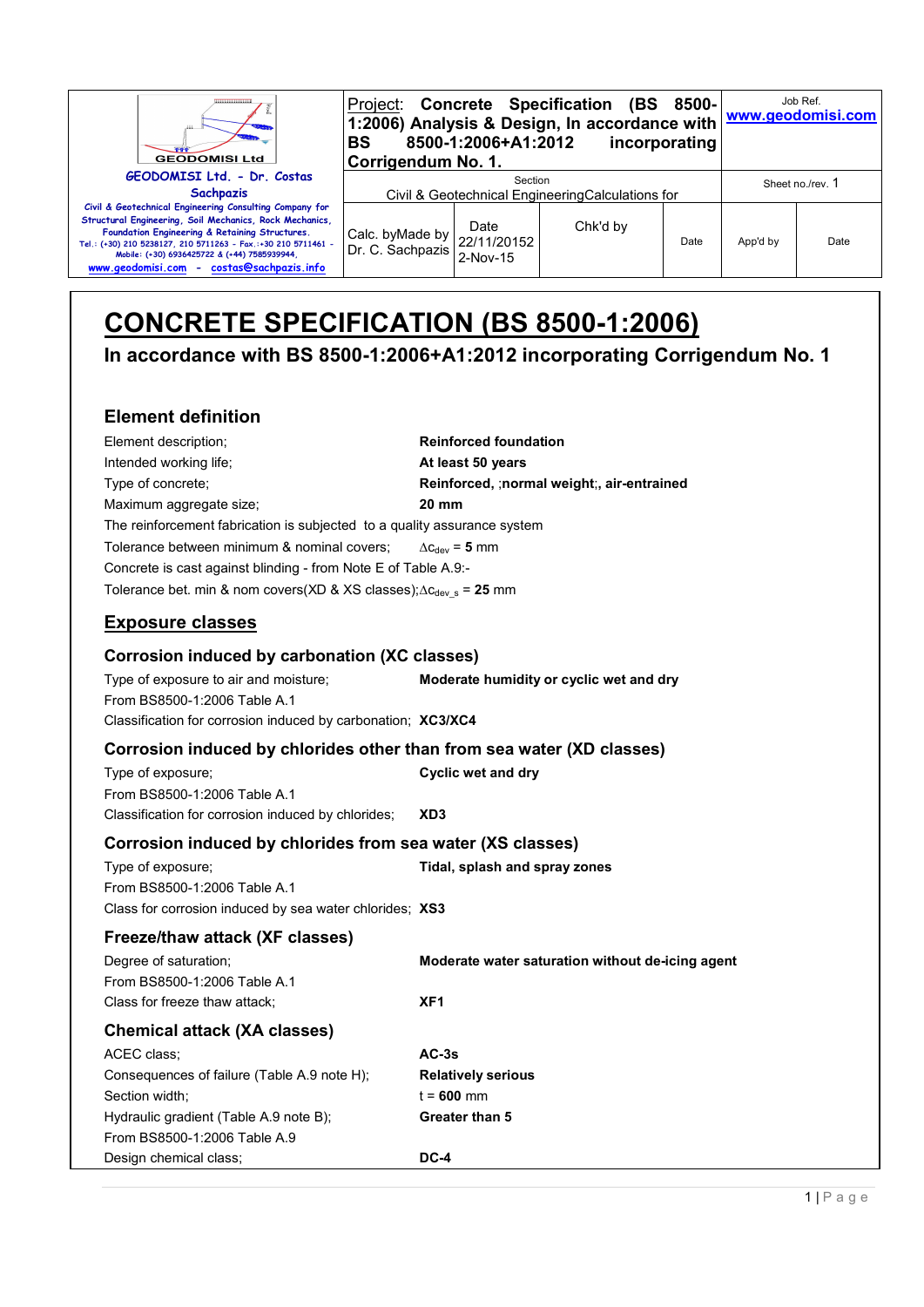| <b>GEODOMISI Ltd</b>                                                                                                                                                                                                                                                                                                               | Project:<br><b>BS</b><br>Corrigendum No. 1.                 | 8500-1:2006+A1:2012             | <b>Concrete Specification (BS</b><br>1:2006) Analysis & Design, In accordance with | 8500-<br>incorporating |          | Job Ref.<br>www.geodomisi.com |  |
|------------------------------------------------------------------------------------------------------------------------------------------------------------------------------------------------------------------------------------------------------------------------------------------------------------------------------------|-------------------------------------------------------------|---------------------------------|------------------------------------------------------------------------------------|------------------------|----------|-------------------------------|--|
| GEODOMISI Ltd. - Dr. Costas<br><b>Sachpazis</b>                                                                                                                                                                                                                                                                                    | Section<br>Civil & Geotechnical EngineeringCalculations for |                                 |                                                                                    | Sheet no./rev. 1       |          |                               |  |
| Civil & Geotechnical Engineering Consulting Company for<br>Structural Engineering, Soil Mechanics, Rock Mechanics,<br>Foundation Engineering & Retaining Structures.<br>Tel.: (+30) 210 5238127, 210 5711263 - Fax.:+30 210 5711461 -<br>Mobile: (+30) 6936425722 & (+44) 7585939944,<br>www.geodomisi.com - costas@sachpazis.info | Calc. byMade by<br>Dr. C. Sachpazis                         | Date<br>22/11/20152<br>2-Nov-15 | Chk'd by                                                                           | Date                   | App'd by | Date                          |  |
| No of additional protective measures required;                                                                                                                                                                                                                                                                                     | $APMs = 0$                                                  |                                 |                                                                                    |                        |          |                               |  |
|                                                                                                                                                                                                                                                                                                                                    |                                                             |                                 | The APM may be any one of APM1 to APM5.;                                           |                        |          |                               |  |
| <b>Concrete requirements and specification</b>                                                                                                                                                                                                                                                                                     |                                                             |                                 |                                                                                    |                        |          |                               |  |
| Consistence class;                                                                                                                                                                                                                                                                                                                 | S <sub>3</sub>                                              |                                 |                                                                                    |                        |          |                               |  |
| Air-entrainment                                                                                                                                                                                                                                                                                                                    |                                                             |                                 |                                                                                    |                        |          |                               |  |
| Air-entrained concrete has been specified                                                                                                                                                                                                                                                                                          |                                                             |                                 |                                                                                    |                        |          |                               |  |
| Min air content for 20 mm max aggregate (T. A.8); 3.5%                                                                                                                                                                                                                                                                             |                                                             |                                 |                                                                                    |                        |          |                               |  |
| Minimum allowable nominal covers                                                                                                                                                                                                                                                                                                   |                                                             |                                 |                                                                                    |                        |          |                               |  |
| For exposure class XC3/XC4 (Table A.4);                                                                                                                                                                                                                                                                                            | 25 mm                                                       |                                 |                                                                                    |                        |          |                               |  |
| For exposure class XD3 (Table A.4);                                                                                                                                                                                                                                                                                                | 65 mm                                                       |                                 |                                                                                    |                        |          |                               |  |
| For exposure class XS3 (Table A.4);                                                                                                                                                                                                                                                                                                | 65 mm                                                       |                                 |                                                                                    |                        |          |                               |  |
| For DC-class DC-4 cast against blinding (T. A.9);                                                                                                                                                                                                                                                                                  |                                                             | 50 mm                           |                                                                                    |                        |          |                               |  |
| Specified nominal cover;                                                                                                                                                                                                                                                                                                           | <b>75 mm</b>                                                |                                 |                                                                                    |                        |          |                               |  |
|                                                                                                                                                                                                                                                                                                                                    |                                                             |                                 | <b>PASS</b> - The specified nominal cover is adequate                              |                        |          |                               |  |
| Minimum strength class with 75 mm nominal cover                                                                                                                                                                                                                                                                                    |                                                             |                                 |                                                                                    |                        |          |                               |  |
| For exposure class XC3/XC4 (Table A.4);                                                                                                                                                                                                                                                                                            | C25/30                                                      |                                 |                                                                                    |                        |          |                               |  |
| For exposure class XD3 (Table A.4);                                                                                                                                                                                                                                                                                                | C25/30                                                      |                                 |                                                                                    |                        |          |                               |  |
| For exposure class XS3 (Table A.4);                                                                                                                                                                                                                                                                                                | C25/30                                                      |                                 |                                                                                    |                        |          |                               |  |
| For exposure class XF1 (Table A.8);                                                                                                                                                                                                                                                                                                | C25/30                                                      |                                 |                                                                                    |                        |          |                               |  |
| For DC-class DC-4 (Table. A.11);<br>Specified strength class;                                                                                                                                                                                                                                                                      | C25/30<br>C30/37                                            |                                 |                                                                                    |                        |          |                               |  |
|                                                                                                                                                                                                                                                                                                                                    |                                                             |                                 | <b>PASS</b> - The specified strength class is adequate                             |                        |          |                               |  |
|                                                                                                                                                                                                                                                                                                                                    |                                                             |                                 |                                                                                    |                        |          |                               |  |
| Maximum water/cement ratio with 75 mm cover and C30/37 concrete                                                                                                                                                                                                                                                                    |                                                             |                                 |                                                                                    |                        |          |                               |  |
| For exposure class XC3/XC4 (Table A.4);<br>For exposure class XD3 (Table A.4);                                                                                                                                                                                                                                                     | 0.65<br>0.50                                                |                                 |                                                                                    |                        |          |                               |  |
| For exposure class XS3 (Table A.4);                                                                                                                                                                                                                                                                                                | 0.50                                                        |                                 |                                                                                    |                        |          |                               |  |
| For exposure class XF1 (Table A.8);                                                                                                                                                                                                                                                                                                | 0.60                                                        |                                 |                                                                                    |                        |          |                               |  |
| For DC-class DC-4 with 20mm aggregate (T. A.11); 0.45                                                                                                                                                                                                                                                                              |                                                             |                                 |                                                                                    |                        |          |                               |  |
| Specified maximum water/cement ratio;                                                                                                                                                                                                                                                                                              | 0.45                                                        |                                 |                                                                                    |                        |          |                               |  |
| <b>PASS</b> - The specified maximum water cement ratio is adequate                                                                                                                                                                                                                                                                 |                                                             |                                 |                                                                                    |                        |          |                               |  |
| Minimum cement content with 75 mm cover and C30/37 concrete                                                                                                                                                                                                                                                                        |                                                             |                                 |                                                                                    |                        |          |                               |  |
| For exposure class XC3/XC4 (Table A.4);                                                                                                                                                                                                                                                                                            | 260 kg/m <sup>3</sup>                                       |                                 |                                                                                    |                        |          |                               |  |
| For exposure class XD3 (Table A.4);                                                                                                                                                                                                                                                                                                | 340 kg/m <sup>3</sup>                                       |                                 |                                                                                    |                        |          |                               |  |
| For exposure class XS3 (Table A.4);                                                                                                                                                                                                                                                                                                | 340 kg/m <sup>3</sup>                                       |                                 |                                                                                    |                        |          |                               |  |
| For exposure class XF1 (Table A.8);                                                                                                                                                                                                                                                                                                | 280 kg/m $^3$                                               |                                 |                                                                                    |                        |          |                               |  |
| For DC-class DC-4 & w/c ratio of 0.45 (T. A.11);<br>For specified max w/c ratio of 0.45 (Table A.7);                                                                                                                                                                                                                               | 360 $kg/m3$<br>340 kg/ $m3$                                 |                                 |                                                                                    |                        |          |                               |  |
| Specified minimum cement content;                                                                                                                                                                                                                                                                                                  | 380 kg/ $m3$                                                |                                 |                                                                                    |                        |          |                               |  |